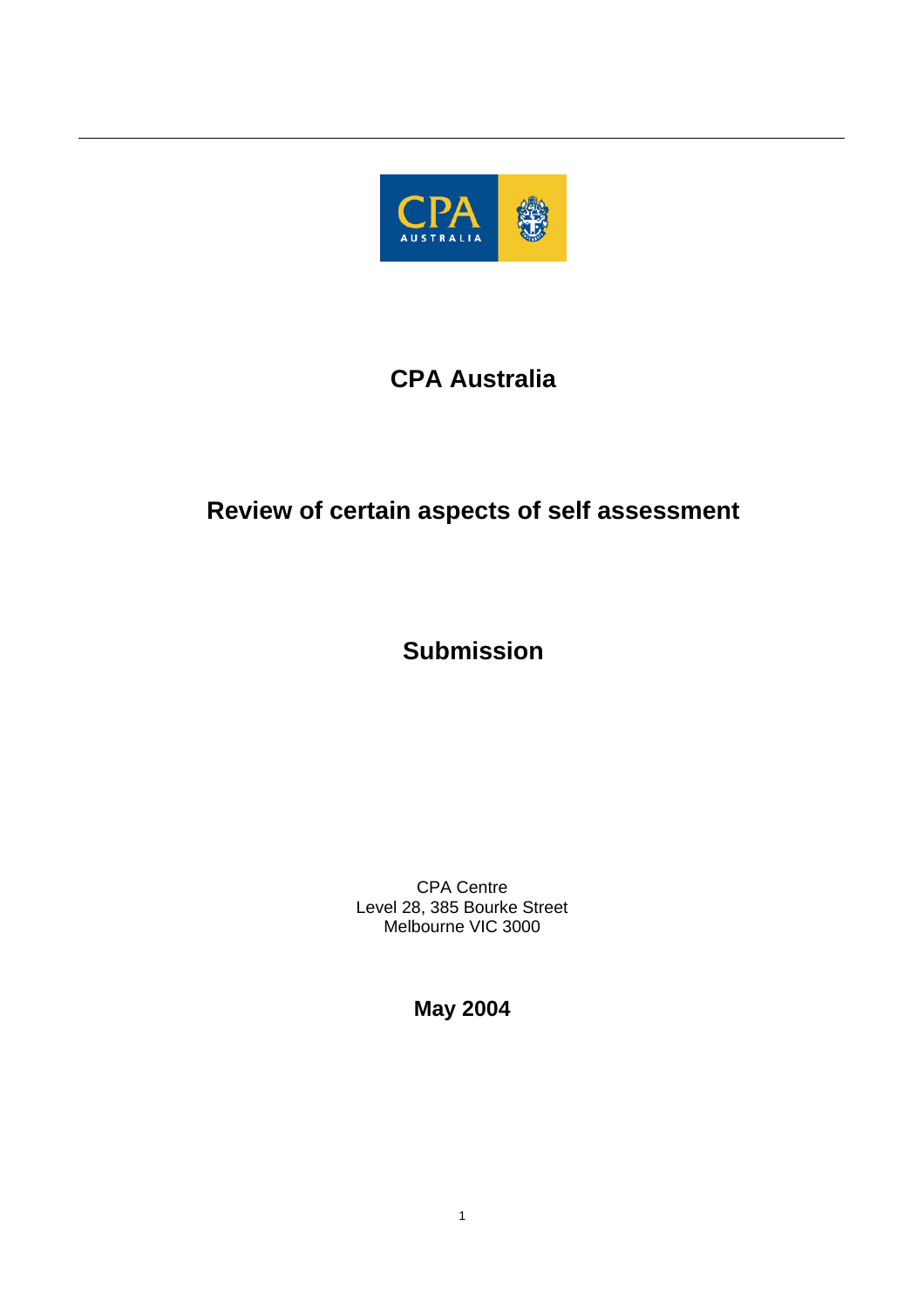# **For further information:**

Paul Drum FCPA Senior Tax Counsel E-mail: **[paul.drum@cpaaustralia.com.au](mailto:paul.drum@cpaaustralia.com.au)** Ph: 03 9606 9701 Fax: 03 9642 0228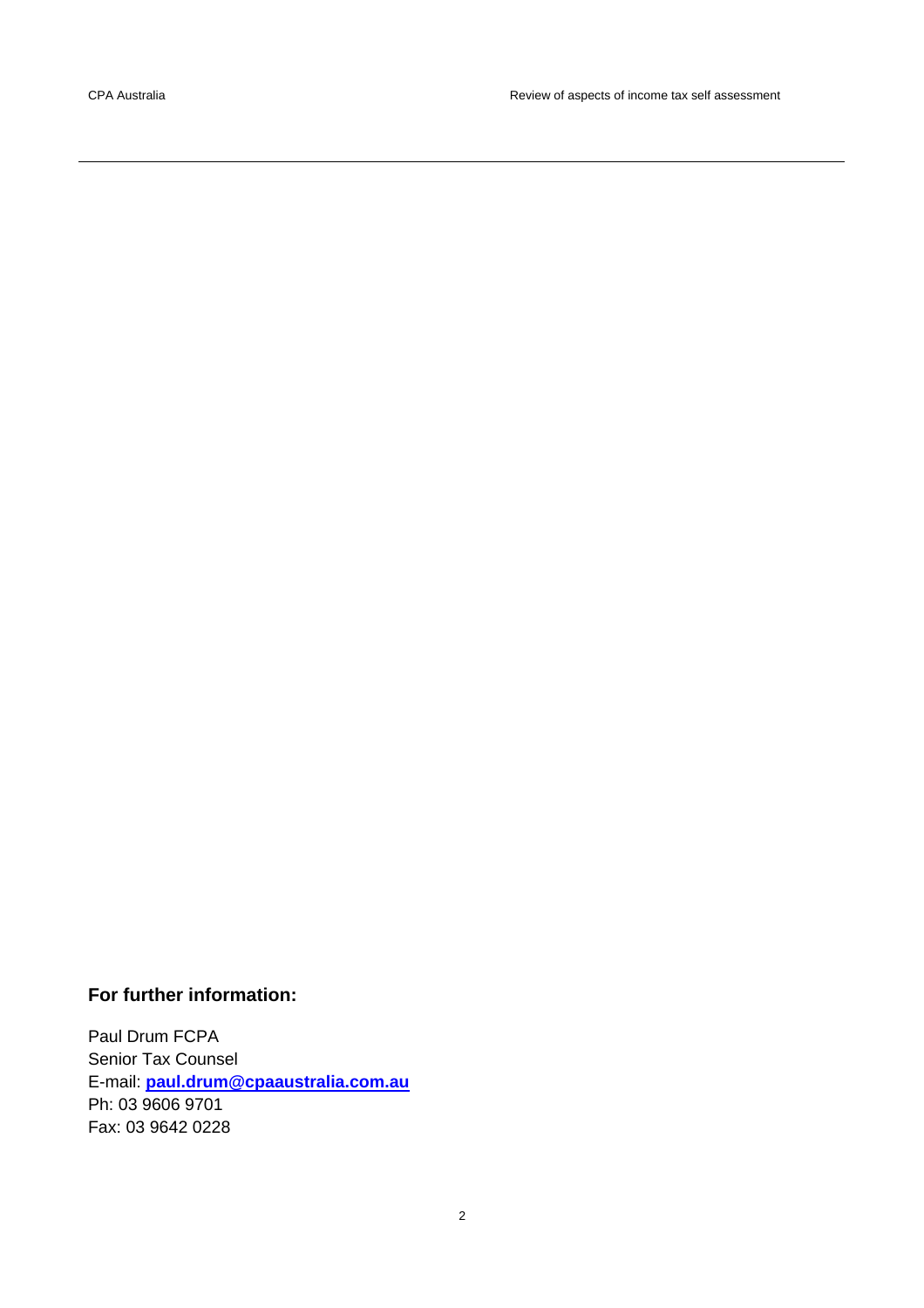# **Introduction**

- 1. As Australia's largest professional body, with over 100,000 members, CPA Australia welcomes the opportunity to provide input into the current review of certain aspects of the income tax self assessment regime.
- 2. A major problem with the current tax system is the complexity of the law (which appears in part to be a response to self assessment) and the associated heavy compliance costs arising as a result. This imposes a heavy burden on practitioners and their clients, particularly those small and medium enterprises (SMEs) that generally do not have adequate resources to cope with the current system.
- 3. An adequate response to this situation would, of course, have to address wider issues which are outside the scope of this review. We simply mention this point here for the record so that there is no misunderstanding of the task that is still outstanding.
- 4. CPA Australia also acknowledges the Government's commitment to community involvement in developing a better tax system for Australia in accordance with the consultation model announced by the Treasurer in May 2003.
- 5. In the interests of furthering the tax reform debate, this submission will be made available to the general public via our web site at [www.cpaaustralia.com.au.](http://www.cpaaustralia.com.au/)
- 6. CPA Australia would like to acknowledge the contribution made by the members of its Taxation Centre of Excellence and the Board Tax Practice Committee, especially Peter Dowling, Steve Allan and Maguy Nakhl, in the preparation of this submission
- 7. The format for our responses follows the format used in the Treasury discussion paper.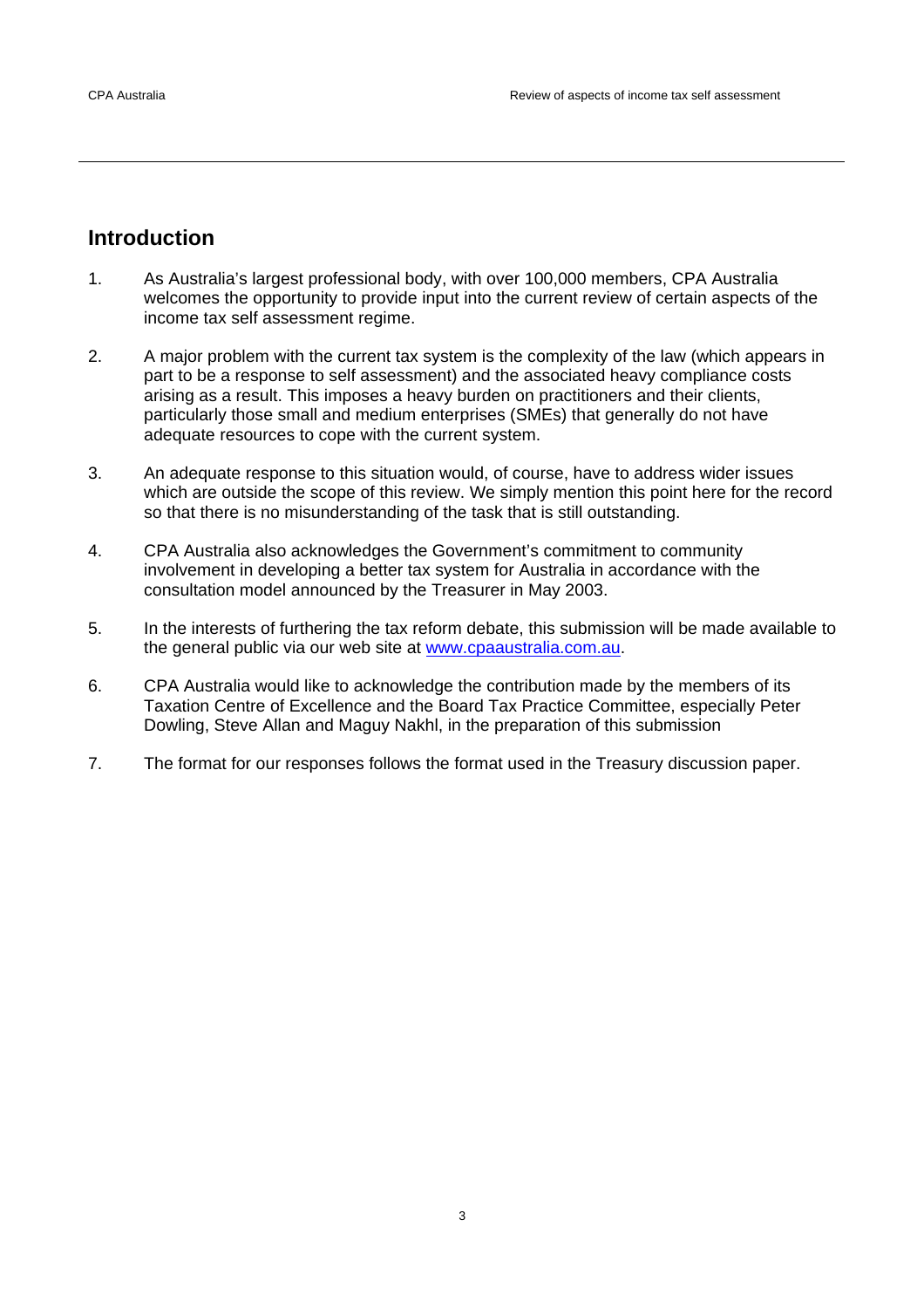# **2. Rulings and other Tax Office Advice**

# **2.A Is Tax Office advice sufficiently accessible?**

- 8. The main problem in this area at present relates to private binding rulings (PBRs). In response to the Sherman Report in 2000, the ATO now publishes suitably edited PBRs on a register located on its website, but this is done primarily for integrity purposes. The recipient of a PBR can access that PBR on the register because the recipient is given a PBR number by the ATO for this purpose. However, the lack of a more general search facility for other taxpayers means that it is not practically possible for them to access the register to use PBRs as a guide to how the tax law might apply to their own situation.
- 9. The ATO's approach in this area is inconsistent with the recommendation in the Sherman Report on 'Publication of Private Rulings' and also with the Commissioner's initial response to the recommendation. While the Commissioner noted that publication of PBRs could give them a status that they do not have in the sense of being seen as generally binding forms of advice, he stated that greater weight would be given to transparency and that the PBRs should be published in future.
- 10. In the event, the ATO's failure to implement its earlier promise to provide wider taxpayer access to PBRs has been partially ameliorated by the development of a separate product known as ATO Interpretive Decisions (ATOIDs). However, there is still some concern that ATOIDs do not cover as wide an area as PBRs and also that they are not binding on the ATO.
- 11. In the last few years, the ATO has published a range of additional information/advice type products (overviews, guides, fact sheets, etc), particularly to assist individuals and small business taxpayers to obtain a better understanding of their obligations, although in some cases medium and large businesses and their advisers have been assisted in this way (such as through the release of the consolidation reference manuals). This development is welcomed by CPA Australia, but further clarification is required from the ATO of the relationship of such products with the ATO's main rulings products (ie. PBRs and public rulings), the extent to which the advice/information in such products is binding and any penalty/interest implications of not following such products.

# **2.B Should Tax Office advice indicate whether Part IVA applies to a particular arrangement as a matter of course, or only on request?**

12. The ATO needs to appropriately clarify the extent to which Part IVA may apply to a particular arrangement wherever possible. Such clarification clearly needs to go beyond merely noting that Part IVA may apply. This approach is clearly necessary in a selfassessment environment to provide appropriate certainty to taxpayers. It is also relevant to assist tax practitioners from a professional indemnity standpoint. There is also a need for the ATO to issue a general ruling on the Part IVA provisions, particularly in the light of relevant court cases in this area.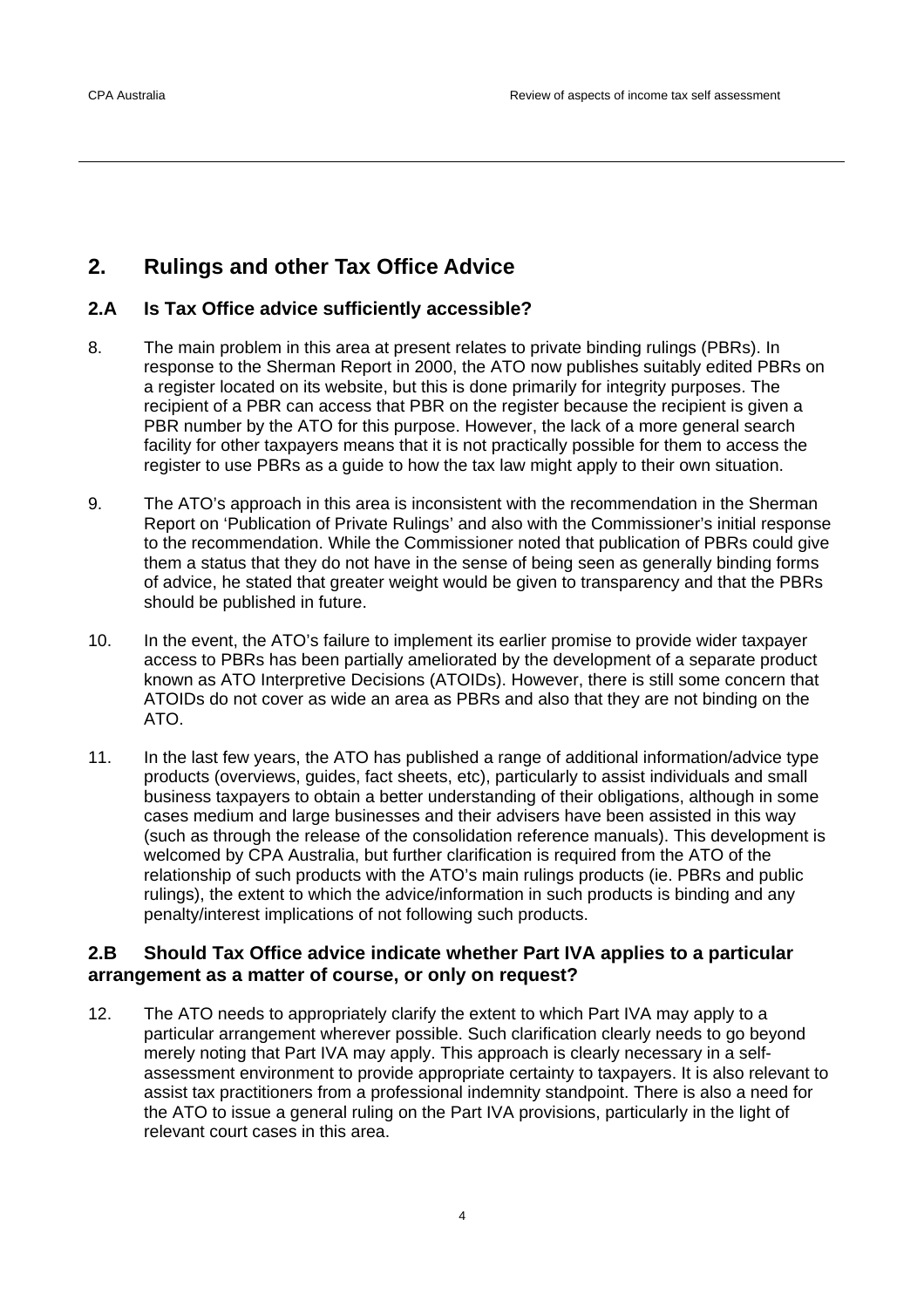# **2.C Do taxpayers and their advisers currently encounter delays in obtaining Tax Office advice? If so, what strategies might allow the ATO to provide advice on a more timely basis?**

- 13. The ATO is now managing the issue of PBRs better than in the past but undue delays are still common, particularly in the GST area where timeliness is more important given that GST is a transactions based tax. For example, the ATO has a 21 day response time specified in the Taxpayers' Charter for meeting GST PBR requests but if the ATO requires additional information to finalise its response then the 21 day period starts again from the date of this request. This continual reset of the 'clock' can enable the ATO to claim that it is meeting Taxpayers' Charter standards notwithstanding that taxpayers may be dissatisfied with the outcome.
- 14. The provision of accurate and timely advice to taxpayers by the ATO is essential for the effective functioning of the self-assessment system. The ATO needs to be vigilant in ensuring that taxpayers are fully aware of the information required to be provided to enable a PBR to be issued since taxpayers are generally reluctant to deny the ATO more time for fear of getting an adverse ruling as a result. It is noted that the initiatives recently undertaken by the ATO in this area (for example, see measures advised to the National Tax Liaison Group (NTLG) at its 25 September 2003 meeting) are a step in the right direction but this needs to be maintained and also extended to other forms of ATO advice including lower level queries coming through the ATO's telephone services.
- 15. Moves to facilitate taxpayer access to the PBR register (refer above) could reduce the need for some taxpayers to seek PBRs and thus serve to reduce delays. Proposed reviews by the Inspector-General of Taxation (IGT) into various aspects of the rulings system (including delays in the issue public rulings) could also be of benefit to taxpayers.

# **2.D Are there significant problems with the accuracy of Tax Office advice? If so, how should they be addressed?**

16. Generally speaking, we are quite satisfied with the accuracy of ATO advice in rulings and fact sheets, etc. There are occasions, of course, where we do not agree as, for example, is the case with the ATO's views on the application of the Part IVA provisions to personal services businesses (PSBs), but we note the agreement with the ATO to resolve the relevant issues in this area via appropriate test cases in the courts. The same level of confidence does not exist, however, in respect to less formal and/or lower level advice provided by the ATO via its call centres, etc where tax agents are often reluctant to rely on such advice. This problem is often aggravated by the failure of ATO call centre staff to properly identify themselves, notwithstanding ATO policy that they do so.

# **2.E Is there evidence of pro-revenue bias in Tax Office advice? What measures would improve confidence in the objectivity of Tax Office advice? Would an independent evaluation exist?**

17. Many may identify the loss rate of the ATO in the courts on major contentious issues as evidence of an unwelcome pro-revenue bias. However, we make two points on this matter: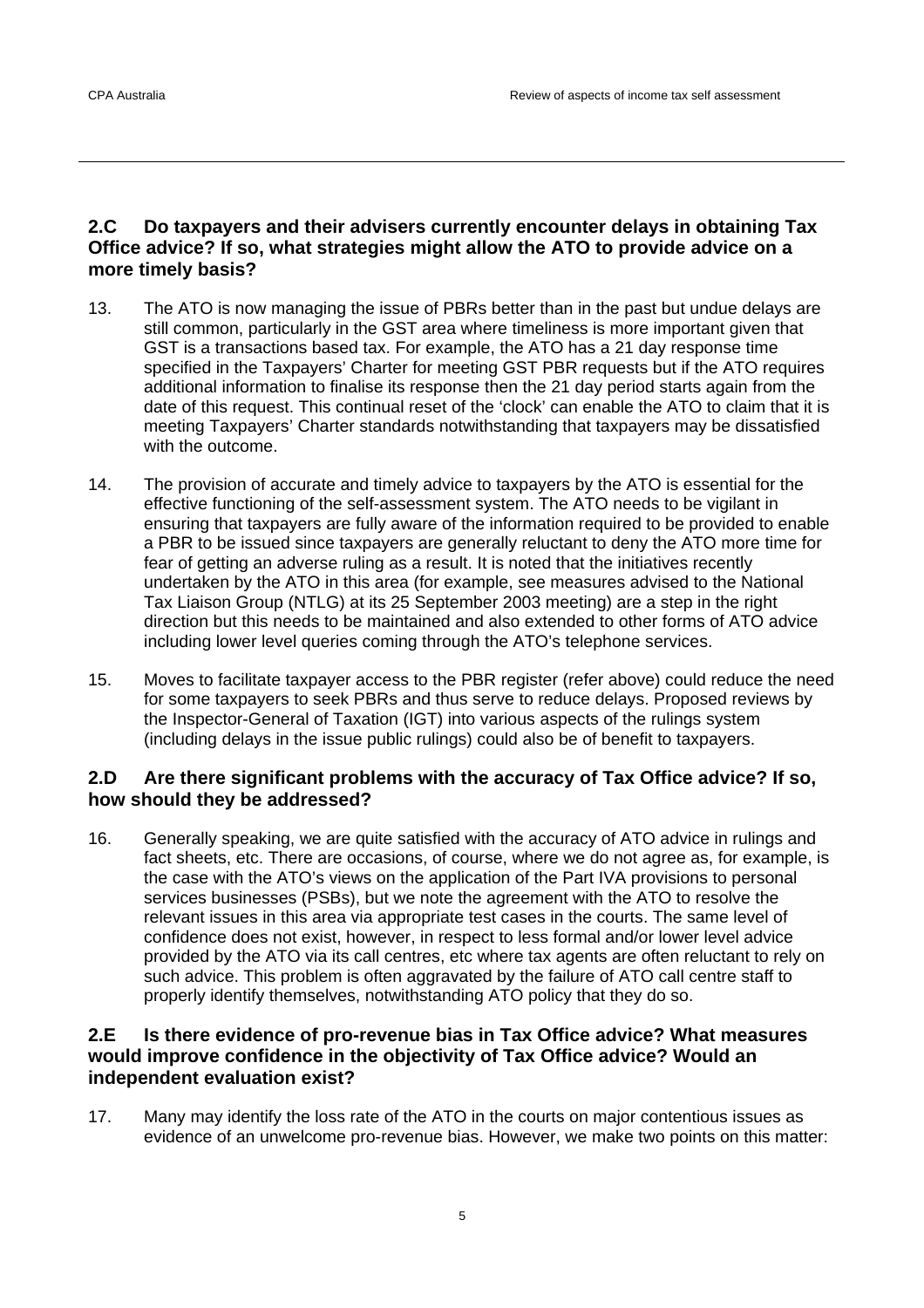- for the integrity of the system, taxpayers should understand that there is a need to protect the revenue and a bias is to be expected;
- we do not see a need for any independent evaluation of ATO advice beyond that which that already exists via external representation on rulings panels and the various appeals mechanisms, etc at this stage.

# **2.F How should Tax Office advice be framed to assist taxpayers – by explaining contending views of the law, or by setting out how the ATO intends to apply it? Does this impact on the way that advice is expressed?**

18. ATO rulings should be as succinct as possible in order to assist taxpayers to more easily understand the ATO's position on major law interpretation issues. For this reason, we do not generally favour rulings setting out contending positions. Where anomalies arise, however, there should be a mechanism to facilitate administrative fixes (as in the recent family trust election situation) due to the lengthy delays associated with obtaining legislative amendments. If present arrangements are inadequate for this purpose then perhaps they should be extended to allow 'extra-statutory' concessions of the kind available under United Kingdom tax law.

# **2.G How might the Tax Office clarify the circumstances in which general advice can be relied upon?**

- 19. The ATO needs to understand that when they give advice then the recipients will generally rely on it. This is usually the case regardless of whether such advice is legally binding on the ATO or not. It is imperative, therefore, that taxpayers and their advisers are fully aware of any adverse implications that might arise from following non-legally binding ATO advice. For example, where taxpayers are potentially exposed to additional primary tax and interest in such situations, the GIC charged should be limited to the benchmark rate (ie. excluding the 7% margin) as occurred in the recent case of the ATO's consolidation reference manuals.
- 20. This approach should also be followed in relation to ATO phone advice. The integrity of such advice could be enhanced by taping the advice given to the recipient and assigning a reference number to it consistent with the practice currently being followed in some large private sector call centres.

# **2.H Is there value in making more Tax Office advice legally binding? What additional safeguards would be required?**

21. The current boundary between legally binding ATO advice and other advice is generally reasonable subject to the change proposed above in respect to minimising the adverse consequences for taxpayers in following non-legally binding advice. In this event, such advice could be regarded as effectively being administratively binding on the ATO. However, there is a strong case for ATO Interpretative Decisions (ATOIDs) to be legally binding on the ATO given that they are required to be followed by ATO officers and are based on prior PBRs issued by the ATO.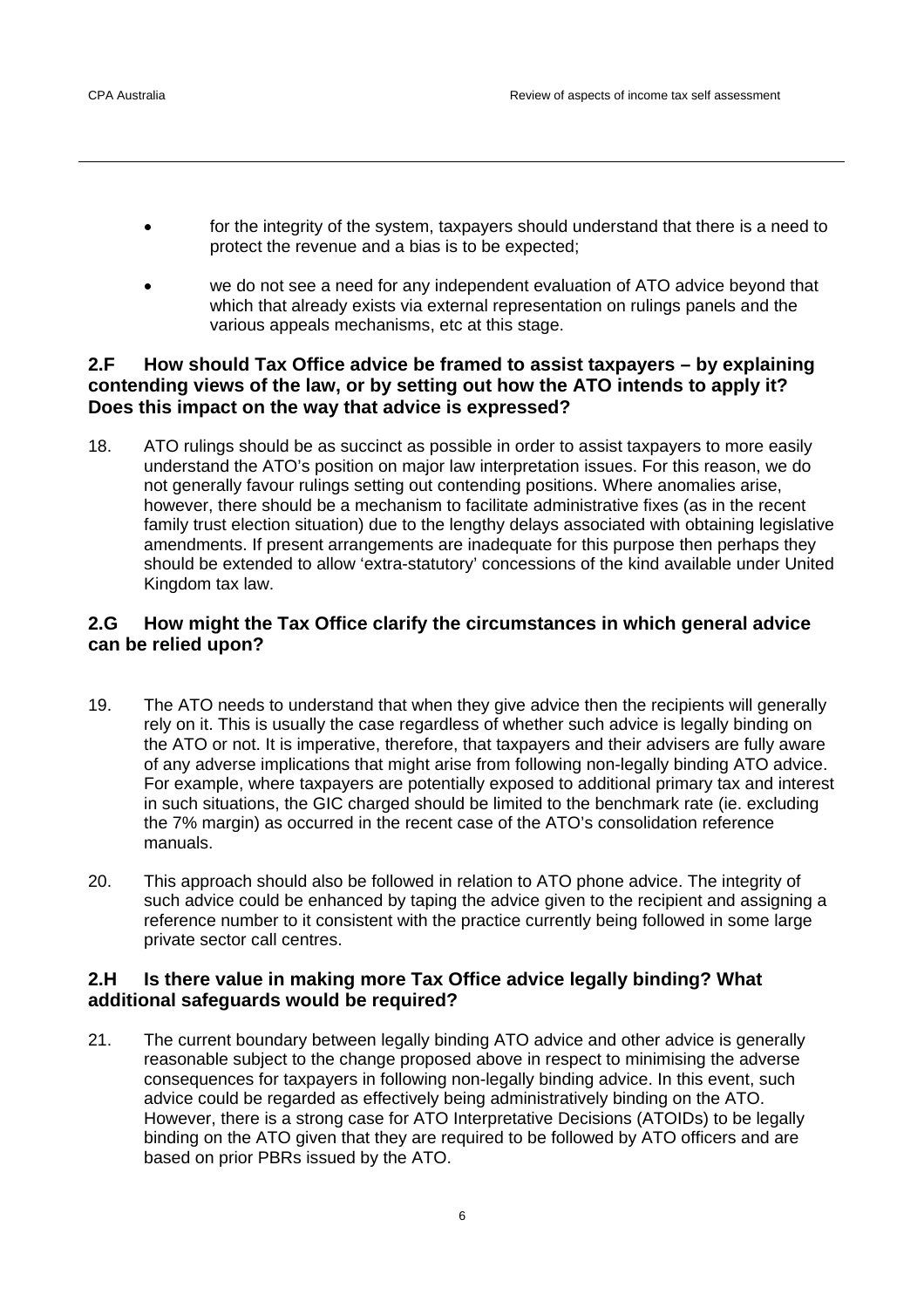#### **2.I Should taxpayers be penalised merely for not following PBRs when self assessing their income tax liabilities?**

22. Given that PBRs are legally binding on the ATO and the recipient is fully aware of the ATO's position on the issue at hand, it is appropriate that the present position in relation to the application of penalties/interest to taxpayers who fail to follow a PBR be maintained.

#### **2.J If no penalty applied, would direct appeals against PBRs still be required?**

23. See response to 2.I.

#### **2.K If appeals are retained, how could the process be improved?**

24. The process could be improved by adopting the RBT proposal for allowing the taxpayer to provide new facts or evidence to the Commissioner after the issue of a PBR but prior to judicial review. This approach would enable taxpayers to clarify their position so that all necessary information is presented to support the case for review of the ATO's decision.

#### **2.L Should the Tax Office be permitted to charge for certain advice?**

25. We do not support the concept of the ATO charging for the provision of certain advice (such as PBRs) since the volume of ruling requests simply reflects the complexity of the existing law. Moreover, taxpayers already incur significant costs in applying for PBRs, all of which is on top of their primary tax obligations, not to mention the plethora of interest and penalty amounts that may also arise.

#### **2.M How could the Tax Office use more cost effective channels for the delivery of binding advice to taxpayers or through practitioners?**

26. The question of a wider role for tax practitioners in providing advice on behalf of the ATO should be deferred pending finalisation of the current review of the legislative framework for tax agents. Any move in this direction could raise complex issues and perhaps further exacerbate the confusion among many taxpayers as to the precise role of agents. In the meantime, as noted above, the best approach may be for the ATO to improve the delivery and integrity of its existing non-binding advice via its call centres, emails and FAQs, etc on its website.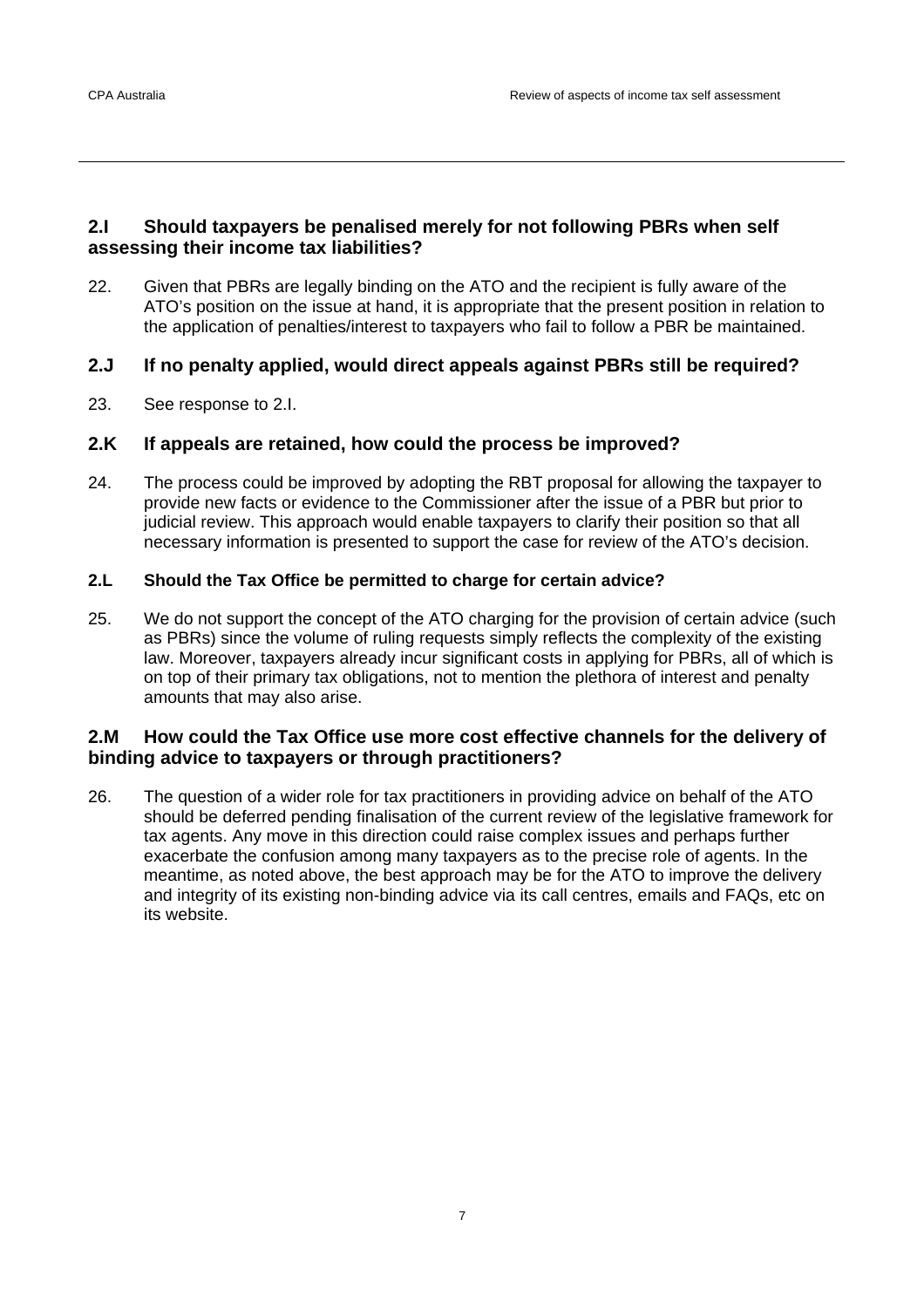# **3. Review and Amendment Of Assessments**

**3.A Should the period for an amendment increasing the liability of an individual not in business, and/or a very small business be reduced to, say, two years?** 

**Should the eligibility of a very small business be based on whether it has chosen to be a Simplified Tax System (STS) taxpayer?** 

# **What exclusions from a two year period would be appropriate?**

- 27. Our view is that the 2 year amendment period (currently restricted to Shorter Period of Review or SPOR taxpayers) should be generally extended to a non-business individual and a small business eligible for the STS (ie. average annual turnover less than \$1m). Exclusions could apply where fraud/evasion is involved and also for private company shareholders and trust beneficiaries.
- 28. For other small businesses (annual turnover less than \$20m), a 3 year amendment period should apply. This period should also apply to private company shareholders and trust beneficiaries unless the primary entity falls into the medium/large business category.

# **3.B Should the amendment period for medium and large businesses and other complex cases remain as four years?**

29. Yes.

#### **3.C Should the amendment period for arrangements conferring unintended tax benefits (including arrangements covered by Part IVA) be reduced from six years to, say, four years? Should taxpayers be required to disclose certain tax planning arrangements more fully in returns?**

30. We believe that a four year review period should be sufficient in these cases, subject to taxpayers being required to disclose details of certain specified or reportable transactions involving significant revenue risk in their annual tax return. For example, such transactions could include those which fall within areas previously identified by the ATO in a Taxpayer Alert.

# **3.D Is there benefit in the idea of the Tax Office providing early notice to those taxpayers that it has decided to audit?**

# **What would be a suitable notification period?**

# **What exclusions from the notification regime would be appropriate?**

# **Would this idea still be beneficial if taxpayers had to disclose more information?**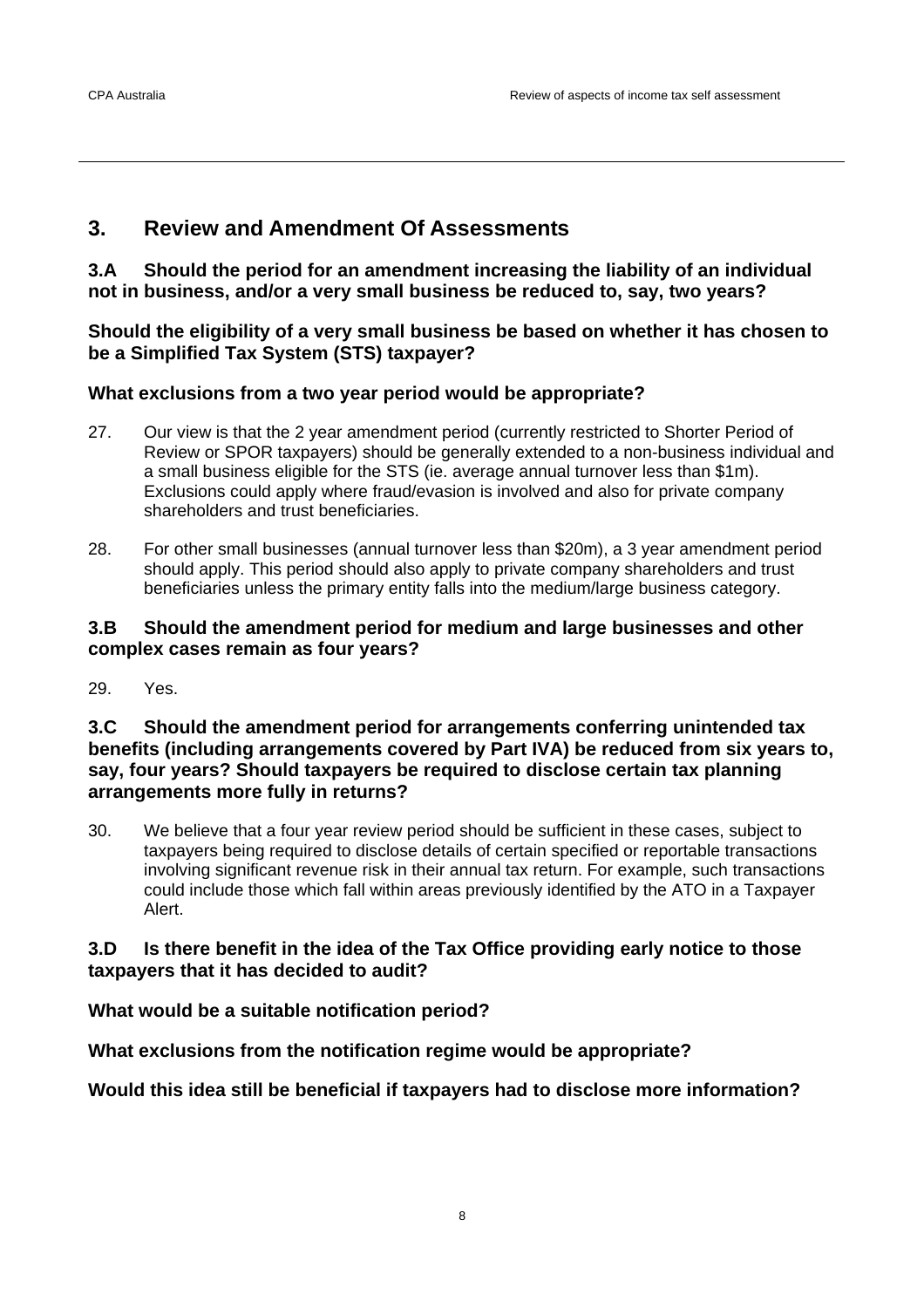- 31. Yes the notification period should be six months for taxpayers with a two year review period and one year for those with a three year review period. In the case of a four year review period, the notification period should be two years.
- 32. Exclusions from the notification regime should apply in the case of fraud or evasion.
- 33. We believe that current disclosure requirements in returns under a self-assessment regime are adequate and do not support the introduction of more onerous requirements in this context.

#### **3.E Should pre-assessment agreements be extended to a wider range of cases?**

34. In view of the resource implications for taxpayers, pre-assessment agreements should continue to be confined to predominantly larger taxpayers, but it may be appropriate to extend the agreements to a wider range of transactions involving these taxpayers such as the application of losses or R&D expenditure.

#### **3.F Should a taxpayer who lodges a nil liability return be subject to the same time limits as apply in amending an assessment?**

35. Yes – the current unlimited period for review of loss and nil liability returns is anomalous and should be rectified.

#### **3.G What amendment periods should apply to cases that currently have an unlimited period?**

36. An unlimited review period should be confined to fraud and evasion cases (appropriately defined) but not in those cases where it is clearly anomalous such as with the substantiation provisions where a four year review period should apply (the record keeping period should also be aligned with the review period).

#### **3.H Should taxpayers have a remedy where the Tax Office delays unreasonably in issuing an amended assessment after it has all the relevant information?**

37. We believe that this issue can be more appropriately addressed via the introduction of a shorter review period (eg. 2 years) for smaller taxpayers and also the audit notification regime as discussed in more detail above.

#### **3.I Should the period for an amendment reducing a taxpayer's liability be the same as for increasing liability, or be set at a fixed period?**

38. We favour the same period for both types of amendments as under the existing law.

**3.J Would it be better to implement some of the possible changes raised in this Chapter (for example, early notification of compliance activity) by changing administrative procedures rather than by changes to the law?**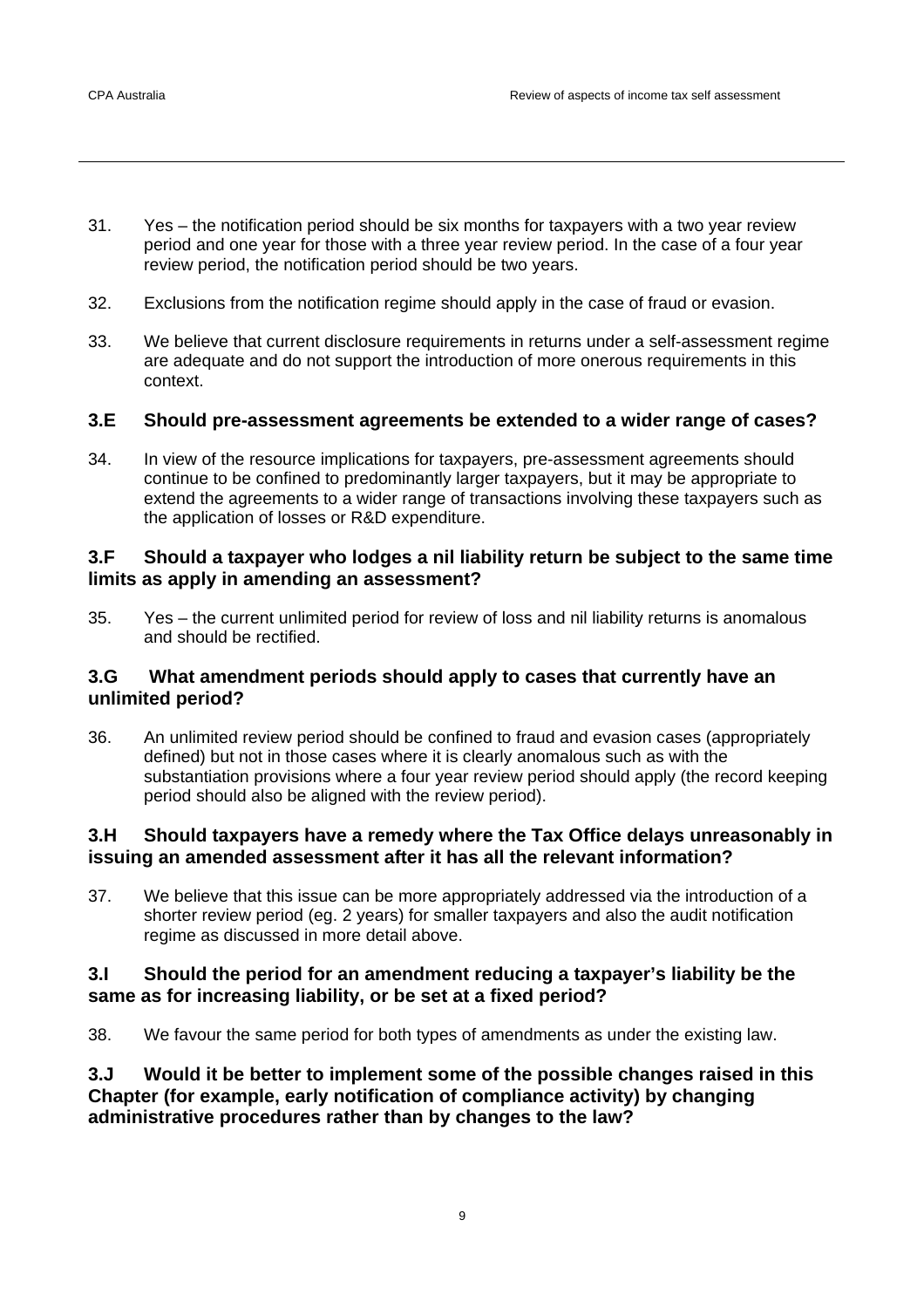39. In situations where an amendment to the law is not required to give effect to a change (such as in respect to the proposed new audit notification regime), it would be more appropriate to implement the change administratively with the details specified in an ATO Practice Statement.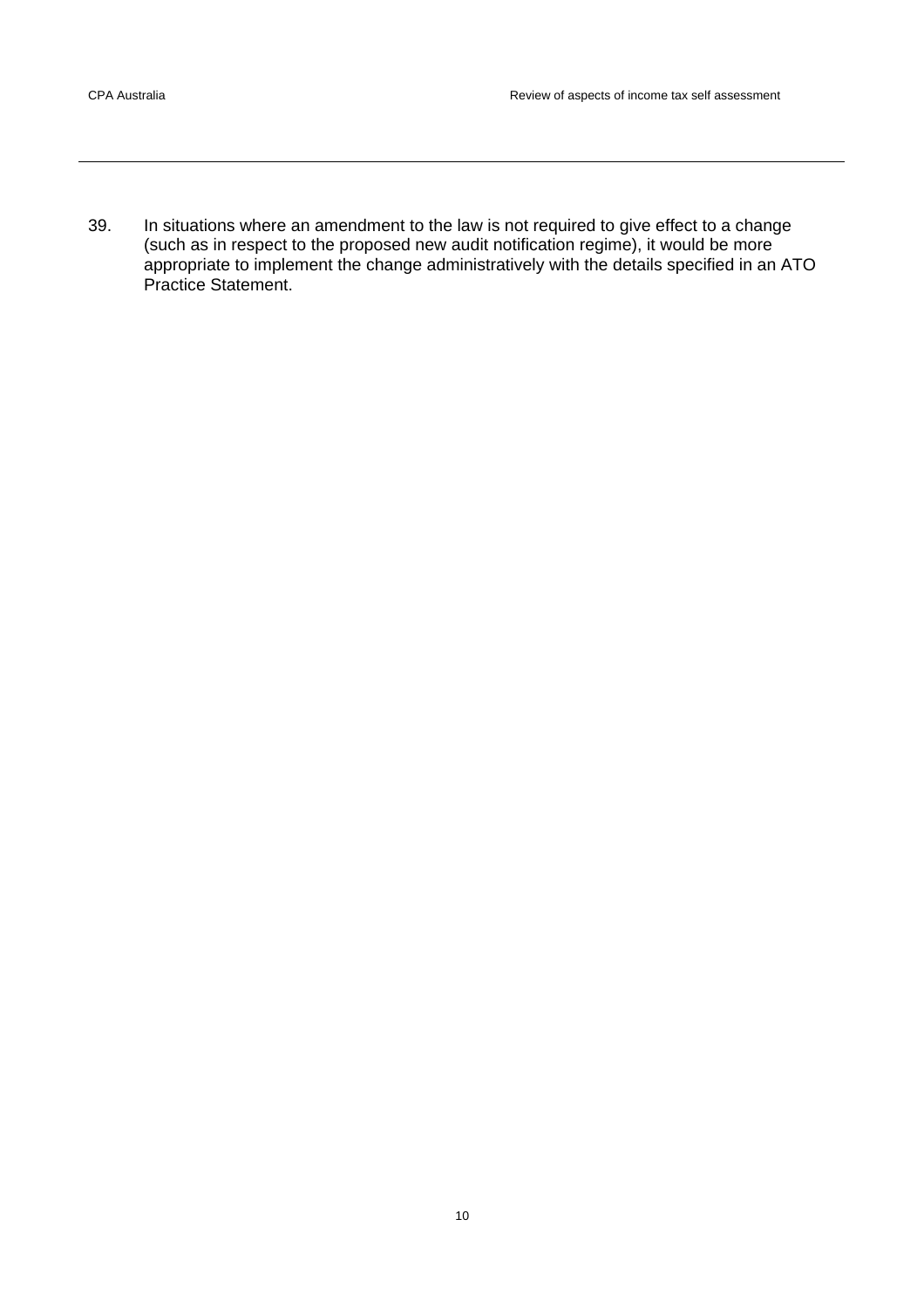# **4. Penalties**

### **4.A What (if any) clarification of the terms 'reasonable care' and 'reasonably arguable position' is needed?**

40. We doubt whether the terms referred to in the above question can be usefully clarified beyond the explanations already provided in the relevant EM and by the courts as noted in the Discussion Paper (pp. 47-48). In any event, it would seem preferable to leave any further clarification of these terms to the courts.

# **4.B What is the effect of the penalty for failing to follow a Tax Office private ruling? Do taxpayers only request PBRs when they are confident of a favourable ruling?**

41. The effect of the penalty is generally to discourage taxpayers from applying for a PBR unless they are reasonably confident of obtaining a favourable ruling.

# **4.C If the penalty for failing to follow a Tax Office private ruling were to be removed, what other changes would be appropriate.**

- 42. If this penalty was removed then consideration should be given to the following changes as discussed in the Discussion Paper (and also in the final report by the '*Review of Business Taxation'*):
	- the taxpayer could be liable for a penalty for failing to take reasonable care or, for a large item, not having a reasonably arguable position;
	- a requirement for taxpayers to indicate in their returns whether or not they have complied with a PBR;
	- allowing the ATO to charge for selected private rulings for medium/large businesses in limited circumstances (eg. where significant amounts of tax and substantial ATO resources are required and where the ability of the taxpayer to pay the charge is clear); and
	- that the IGT be given responsibility for monitoring the application of the charging regime to ensure that the policy of imposing fees was appropriate.

# **4.D What further guidance on grounds for remission of penalties is required?**

43. The ATO should also be required to have regard to its compliance model (such as taking into account the taxpayer's past compliance history) in determining the application of penalties to taxpayers.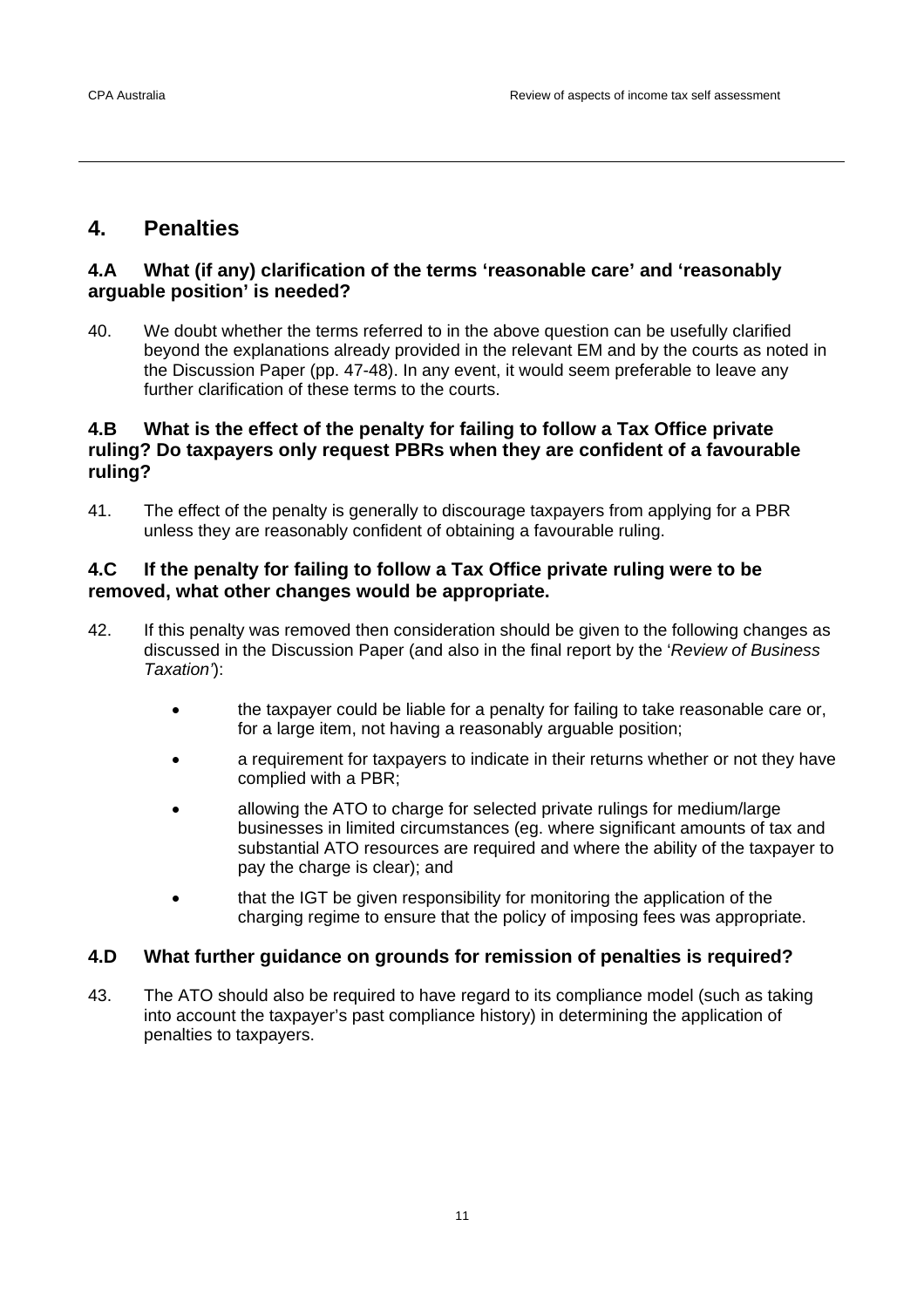# **5. The General Interest Charge (GIC)**

#### **5.A Should the GIC be set at a level to provide a positive incentive to encourage taxpayers to take steps to ensure they assess correctly? Or should this be dealt with exclusively under the penalty regime?**

44. We submit that the primary purpose of the GIC should be restricted to encouraging taxpayers to pay their existing and known tax liabilities on time rather than having what appears to be an ancillary function of providing an incentive to taxpayers to assess correctly. The latter function should be largely covered under the shortfall penalty regime. However, GIC should still apply in a shortfall situation based on the above criteria because tax will be paid at a later date than should have been the case had the taxpayer assessed correctly.

# **5.B Is the rate of the GIC excessive against this principle?**

- 45. The amount of GIC arising in a tax shortfall situation may be excessive, although this problem would be ameliorated to some extent if the shorter review periods proposed above were to be implemented. In addition, the GIC rate applicable in this situation should be set at the benchmark rate. Once the ATO had issued an assessment then GIC would then apply in the normal way.
- 46. In non-shortfall cases, the current GIC rate is clearly excessive for large low-risk businesses and also for many SMEs. This problem is difficult to address given the wide diversity in the circumstances of different taxpayers and the need to avoid undue complexity in this area which might arise if different rates were adopted for different classes of taxpayers. Against this background, we believe that a more appropriate GIC rate would be obtained if the current 7% margin on the base rate (linked to the RBA's bank bill rate series) was reduced to 4% and the claiming of GIC as a deduction be restricted to businesses.
- 47. To the extent that GIC could still be considered excessive for some taxpayers (eg. large businesses and some SMEs) in some situations, then this might best be dealt with by ensuring that the ATO has sufficient powers to remit the excess GIC in such circumstances.

#### **5.C Are the approaches identified in this Chapter suitable to address identified concerns with the GIC? If so, by what mechanism should the approaches be implemented? Are there cases where full GIC should continue to apply?**

48. The above proposed changes (see 5.B) appear to be broadly consistent with the various approaches identified in the Discussion Paper, as well being more closely aligned to practices in other comparable countries (as outlined in your Table 5.1). Implementation of these changes would involve appropriate amendments to the GIC provisions. Full GIC would only apply to tax shortfalls following the issue of an assessment by the ATO (ie. only from the time the taxpayer has an existing and known tax liability).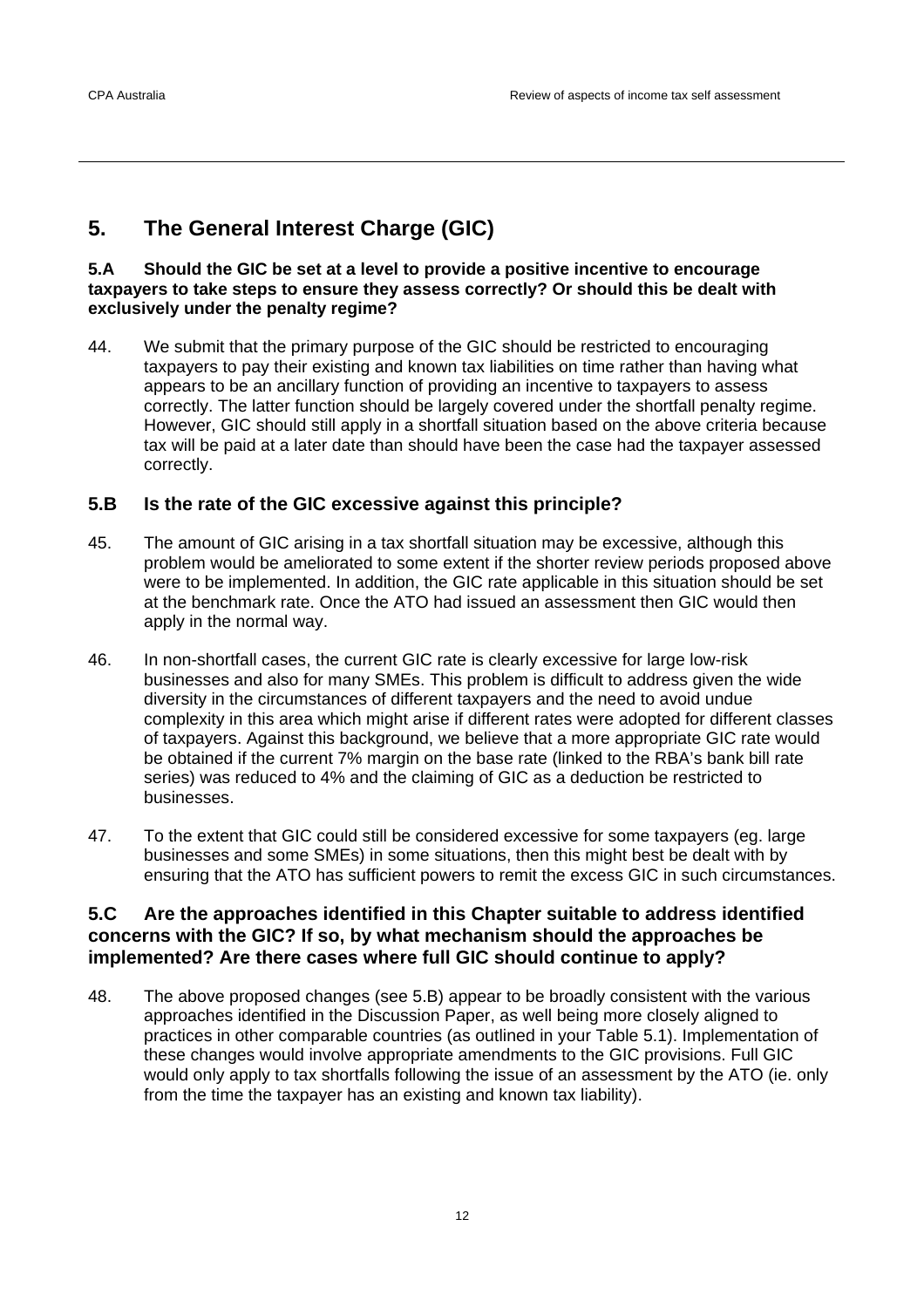# **5.D What priority should be given to simplicity in considering any changes to the current GIC regime? Should different market segments be treated differently for GIC purposes? Is it feasible to move away from a single comprehensive system?**

49. We believe that simplicity should be given a high priority in respect to the design of tax administration arrangements generally and including in the GIC area in order to avoid imposing undue compliance costs on SME taxpayers. The major problem involved in having different GIC arrangements for different market segments would be the difficulties involved in appropriately defining the different segments and the inevitable complexity involved in having a range of separate GIC regimes, particularly where a taxpayer moves from one segment to another in the same income year or even in different years.

# **5.E Should remission of the GIC be initiated by the Tax Office in more circumstances? If so, what criteria should be used?**

50. If the above proposed changes are implemented (particularly the reduction in GIC margin from 7% to 4%), then the need for remission of GIC would be confined to the situation (as noted above) where the GIC might still be regarded as being excessive. As this is more likely to arise in circumstances involving large (or perhaps medium) businesses, we would not see the need for any significant expansion in ATO initiated GIC remissions at this stage, although it is something that could be monitored by the Inspector-General of Taxation going forward.

# **5.F Should the benefit from tax deductibility of the GIC be standardised, to eliminate the impact of varying tax rates? If so, how could this be achieved?**

51. In our proposed changes above, we have argued that removal of the current specific deduction for GIC should ensure more appropriate treatment of different classes of taxpayers, particularly the treatment of business vis-à-vis individual taxpayers, while at the same time avoiding the need for excessive complexity in this area. Any move to an offset arrangement is, in our view, likely to introduce more complexity without any attendant advantages. For example, the offset proposal canvassed in the Discussion Paper (at paragraph 5.4.5) would clearly be quite adverse to large business while also appearing to give unwarranted advantages to individual (and particularly high income) taxpayers in some circumstances.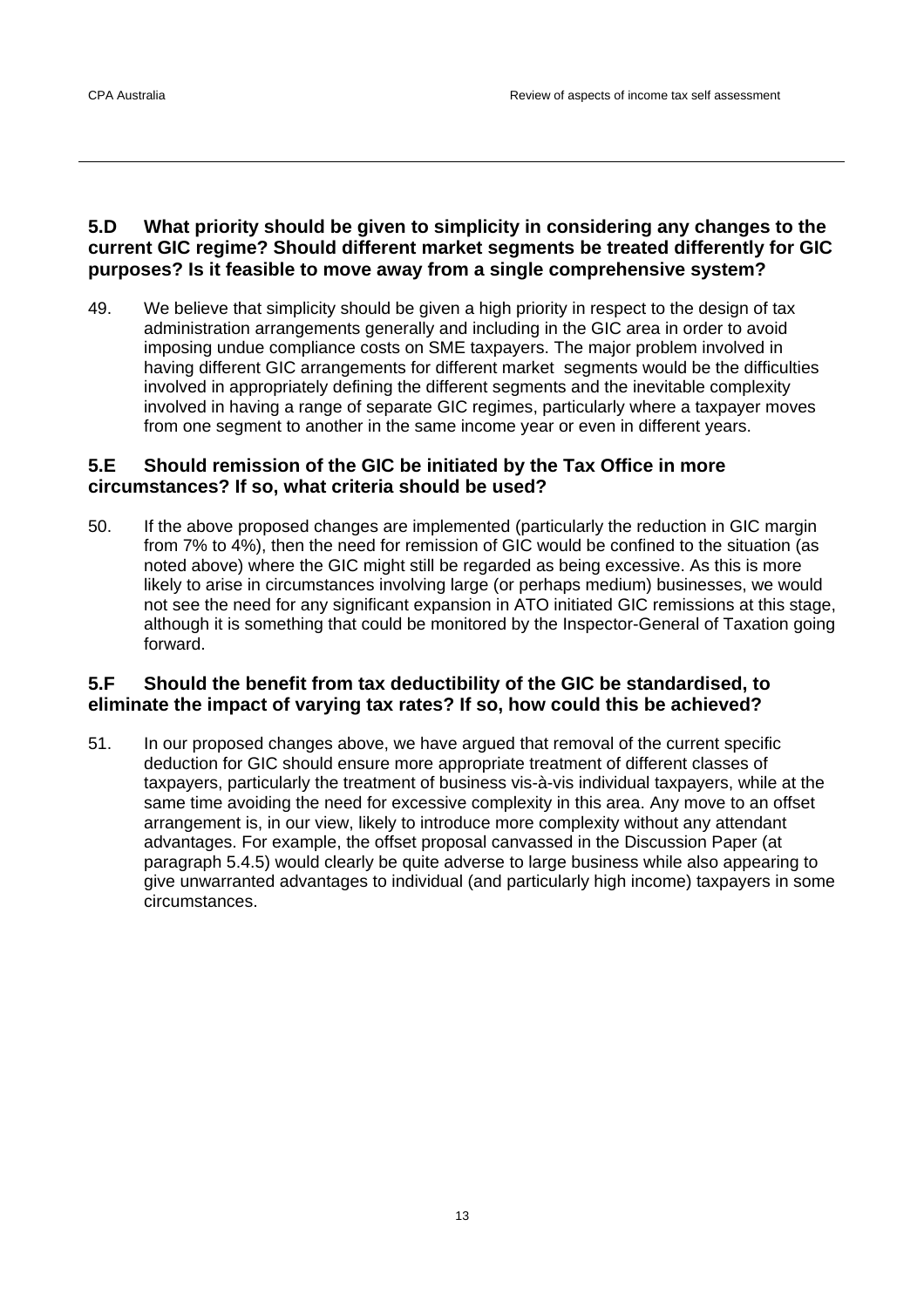# **6. Other Issues**

### **6.A Should the Tax Office undertake earlier examination of any categories of return (or specific items)? If so, what taxpayers or specific items and why?**

- 52. Earlier examination of income tax returns can involve both pre- and post-assessment reviews. In this regard, we understand that such reviews would be final reviews in the sense that the ATO would only be able to re-open assessments for such taxpayers in limited circumstances (eg. fraud or evasion) and would thus be significantly different from the pre-assessment checking currently done by the ATO of large refunds paid to individuals and a wide range of businesses.
- 53. While there may be a case for some pre-assessment reviews, such an approach is clearly limited under a self-assessment regime (as noted in the Discussion Paper) as it would effectively be a return to the former assessment system. Such an approach could be appropriate for individual taxpayers with relatively simple returns and perhaps a limited understanding of self-assessment but it should be combined with increased education of both taxpayers and their advisers. A more effective approach in our view would involve the introduction of wider third-party reporting and/or withholding arrangements together with other appropriate changes which could ultimately facilitate removal of the need for such taxpayers to lodge an annual 'I' return (as canvassed in our recent Discussion Paper on 'Reforming Australia's personal tax system – a model for the future').
- 54. Pre-assessment examination of returns by other taxpayers falling into the categories referred to in paragraph 6.1 of the Discussion Paper could also be appropriate. This could ensure that potential problems with such returns are fixed at an early date for the benefit of both the taxpayers concerned (eg. thru reduced interest/penalties) and the revenue.
- 55. In cases where the primary role of such examinations is not revenue protection, it may be desirable for such examinations to be only done at the taxpayer's request.
- 56. Early post-assessment of returns is clearly desirable for the reasons discussed in relation to Chapter 3 of the Discussion Paper and would appear to be best facilitated by the introduction of the shorter periods of review that we have proposed earlier (see above).

### **6.B What further steps would promote taxpayer awareness of their obligations under self assessment? Could, for example, notices of assessment be better labelled?**

57. The introduction of earlier examination of returns and shorter periods of review (particularly for individual taxpayers) should assist in dealing with problems arising from the lack of understanding of self assessment by some taxpayers. The ATO should also continue with its education efforts in this area, particularly for new taxpayers. If this is not sufficient, consideration may need to be given to an appropriate renaming of the notice served on some taxpayers after lodgement of their annual returns with an assessment only being issued once a taxpayer's liability has been finalised (such as after an earlier examination of a taxpayer's return or an audit).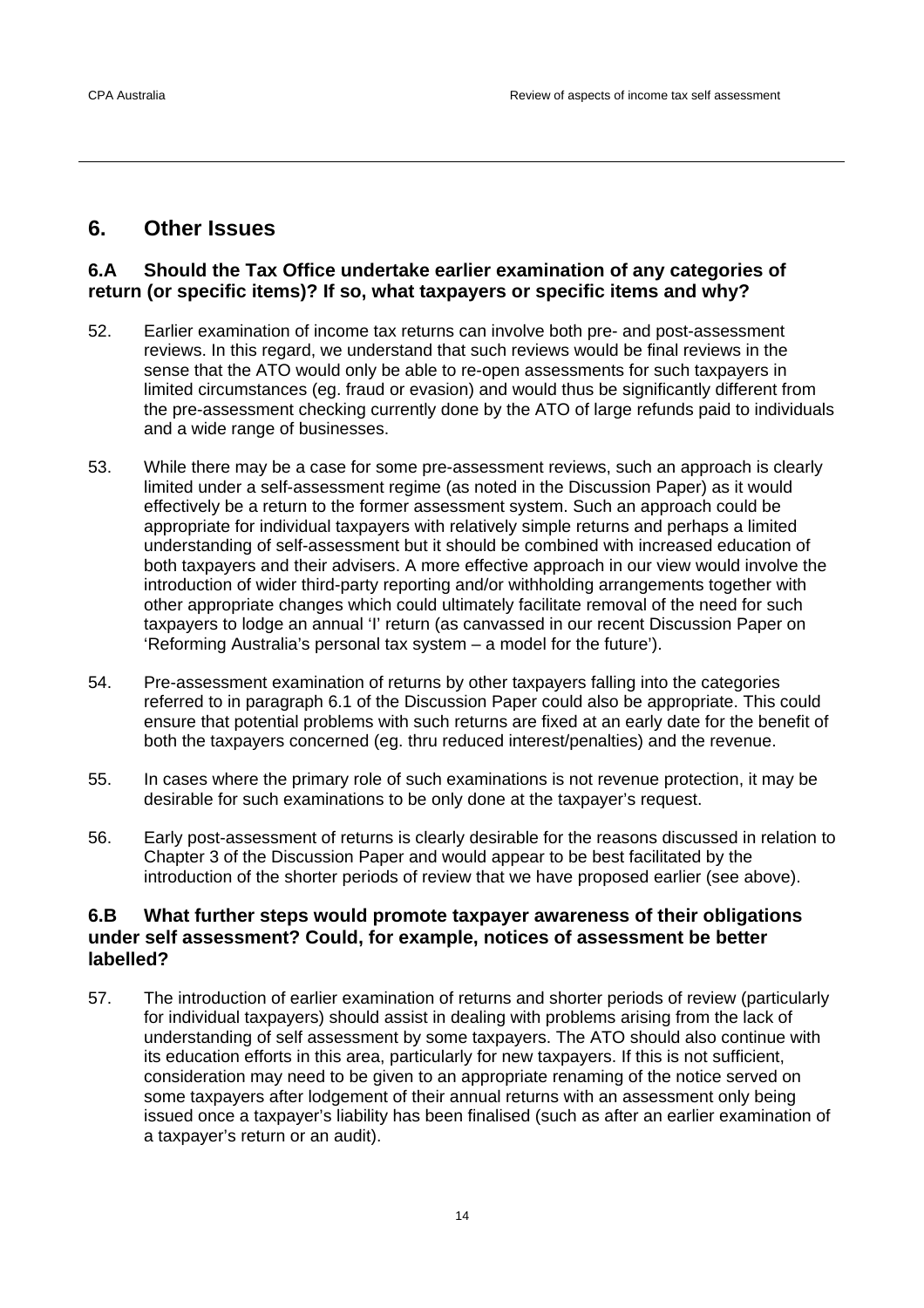### **6.C In what circumstances is there a need for a Public Tax Advocate or greater use of alternative dispute resolution?**

- 58. We do not see a need at this stage for any further changes to the tax governance structure at this stage given the current responsibilities of the Ombudsman, the Inspector-General of Taxation and the ANAO as well as the courts and other related tribunals such as the AAT and the Small Taxation Claims Tribunals which all utilise ADR processes where appropriate.
- 59. We note that the Taxpayer Advocate Service in the United States' tax system is an independent organisation within the IRS that helps taxpayers resolve problems with the IRS and recommends changes that will help prevent the problems. This role appears to be adequately covered under our system by the Ombudsman and the IGT as well as the ATO's own internal processes (which now involve the new relationship manager teams for tax agents and the Problem Resolution Service for taxpayers).

# **6.D What is the impact of the Tax Office reviewing tax agent systems? Could these reviews be improved, and if so, how?**

60. The up-front compliance costs imposed on practitioners by ATO reviews of tax agents' systems to verify information provided by clients might best be ameliorated in several ways. For example, consideration could be given to the potential for the ATO to have some reliance on the QA processes of the major accounting and tax professional bodies for those agents who are members of such bodies, thereby ensuring that these agents do not face effectively a doubling up of such reviews. Other options could include those canvassed in the Discussion Paper such as streamlining the review process and/or establishing guidelines to clarify the type of verification activity the ATO expects. The current tax agent regulation project may also be of assistance in clarifying the precise role and responsibilities of agents in this area which is clearly a prerequisite in determining the relevant guidelines to be applied by the ATO.

# **6.E What particular information could the Tax Office collect more efficiently? What is the optimal balance between the Tax Office giving early warning of information requirements and the need to be able to respond to issues emerging from tax returns?**

- 61. The amount of information currently being collected from taxpayers via the tax return process (eg. use of specific schedules, particularly for losses and foreign income) is already excessive in a self-assessment environment and the process urgently needs to be streamlined to reduce compliance costs on taxpayers and their advisers. We understand that this matter is currently under review by the ATO via its information collection project and that a report is expected to be provided to the ATO Tax Practitioner Forum (ATPF) in the reasonably near future.
- 62. Our view is that the ATO should obtain more information than it currently does from third party providers of services to taxpayers such as financial institutions and software providers. This is often referred to as using 'natural systems' rather than requiring taxpayers to extract such data from systems (eg. accounting and payroll systems) that are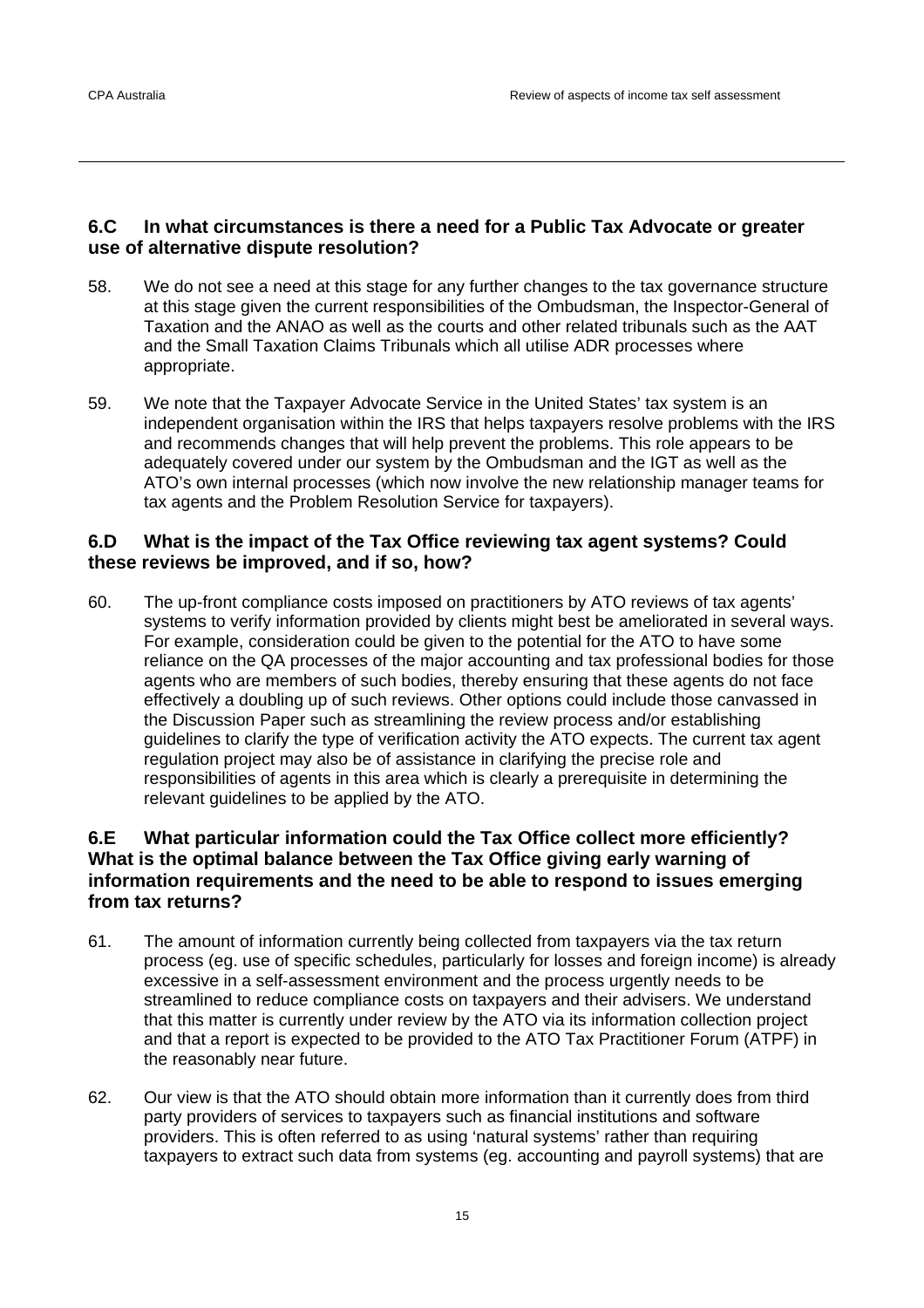ostensibly used for other purposes. There should also be an urgent review and hopefully reduction in the amount of non-compliance data required to be collected by the ATO on behalf of other government agencies such as the ABS. In this regard, we understand that the ABS has moved in recent years to obtain more of its data from the ATO (and thus via tax returns) in lieu of approaching the community directly via the use of appropriate sampling techniques.

# **6.F What particular record keeping record keeping requirements are regarded as onerous?**

- 63. The most onerous requirements are those specified below (and it should be noted that these requirements generally relate to information collected solely for tax rather than business management purposes):
	- fringe benefits tax (FBT) records, especially those relating to employee contributions;
	- motor vehicle logbooks as required by the substantiation requirements;
	- capital gains tax (CGT) on share transactions;
	- CGT records in general (particularly cost base adjustments).
- 64. It would also be desirable from a compliance cost standpoint to align the maximum time for keeping records with the relevant review periods for particular taxpayers (eg. the existing misalignment with the substantiation provisions is clearly anomalous and should be rectified as part of any general clean-up of this area).

# **6.G What specific income tax lodgement deadlines are difficult to meet? Are there other circumstances in which penalties should be remitted for late lodgement?**

- 65. The specific deadlines in the ATO's tax agent lodgement program (covering income tax returns, activity statements and other more specialised lodgments such as PAYG withholding annual reports and superannuation returns) are not easy for agents to meet but recent programs have been improvements on earlier years. However, some particular problems with the current program are:
	- the requirement for taxpayers (eg. individuals) who choose to use a tax agent for the first time to be on an agent's client list with the ATO not later than 31 October following the year of income to obtain the benefit of the extension available to agents; and
	- the requirement for the SMSF regulatory return to be lodged together with the fund's income tax return for the relevant income year.
	- Remission of penalties for late lodgment should also be considered in some circumstances for taxpayers who fall behind with their lodgments (usually referred to as 'poor compliers' in a lodgement context although that label may be unfair given that it ignores the underlying reason for the taxpayer's status)